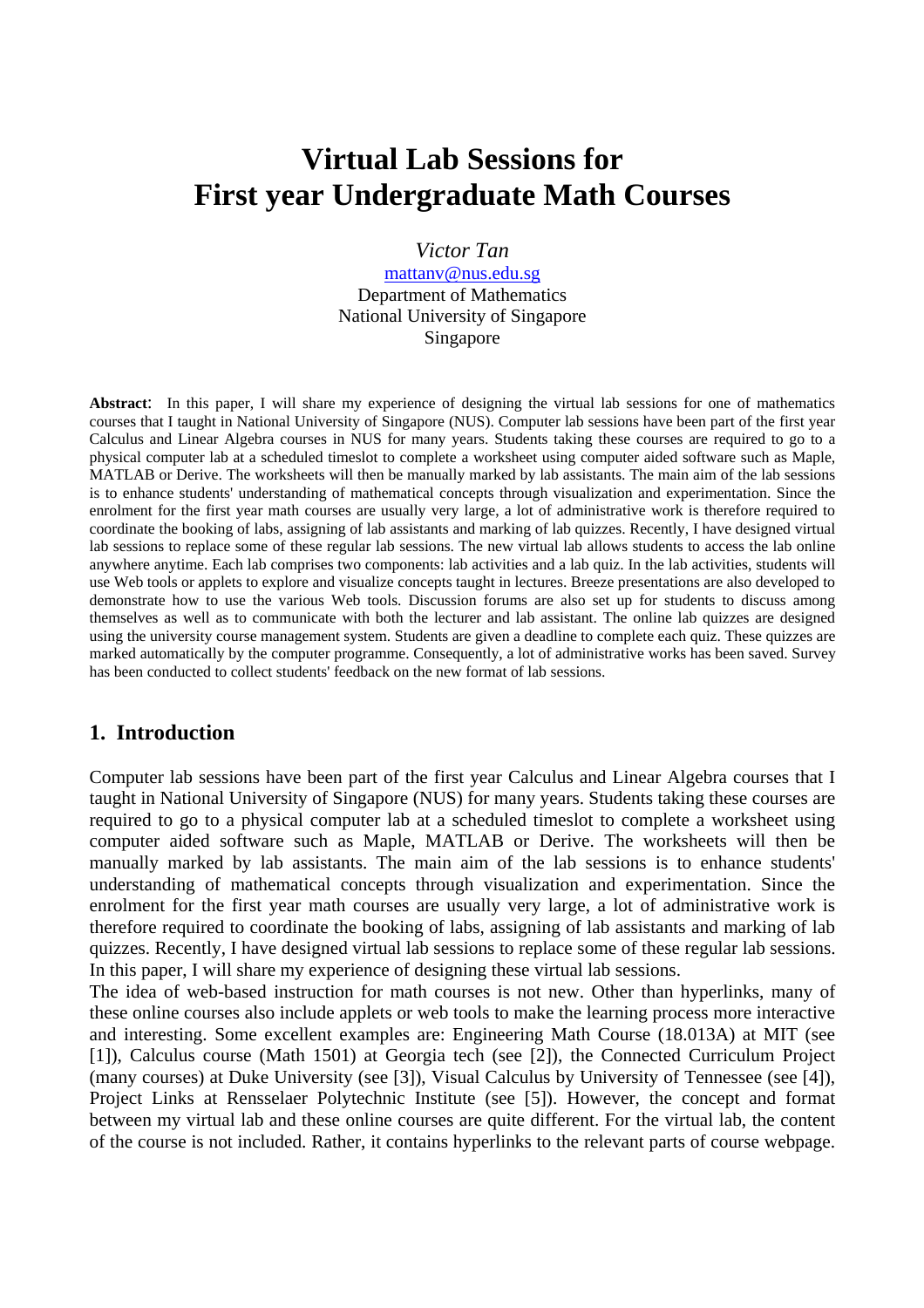Furthermore, there is an assessment component in each virtual lab that is related to the lab activities.

# **2. Objectives**

The main objective of the virtual lab sessions remain the same as that of the physical lab sessions, that is, to supplement students' learning of the various topics with visualization and exploration. The syllabus of the course is mainly multivariable calculus which includes topics like space curves, multivariable functions and vector fields. For students who encounter these topics for the first time, these may not be easy to understand. If they can interpret these topics graphically, then they will be able to grasp the concepts better. Another objective of having the virtual lab session is to overcome the space and time constraints that physical lab sessions are bounded by. With virtual lab, students are able to access the lab sessions online anywhere anytime. This facilitates students of different capabilities to learn at their own pace.

# **3. Preparation**

The first thing is to decide on the web-based platform. Initially some well known and not so well known Computer Algebra Systems were sought after. These CAS, though powerful, incur costs on purchasing the license and maintenance of the software. Some of them can be quite expensive and funding could be a problem. After evaluation on the systems, it is felt that, for the purpose of my course, the full feature of the system is not required.

Therefore, instead of using a web-based CAS, I decided to search for individual interactive tools available on the web that are relevant to the topics of my course. To begin with, I had to come up with a list of topics or concepts that I want my students to explore during the virtual lab. Then, based on the list of selected topics, I started to do my "web-shopping". The web tools that I have acquired include:

- 1. "**Tracés animés**" from WWW Interactive Multipurpose Server (WIMS) (see [6])
- 2. "**Functions of two variables**" applet developed by MIT (see [7])
- 3. "**Vector field analyzer**" applet developed by Matthias Kawski of Arizona State University (see [8])

The criteria for selecting the web tools are as follow:

Firstly, the tools have to be interactive so that students can do experimentation by changing parameters. For example, by typing in different functions and ranges, **Tracés animés** allows users to plot the graphs of various plane and space curves as well as surfaces.

Secondly, the tools should have several options that link the various concepts that are associated to a mathematical object. For example, in the **Functions of two variables** applet, users not only can input the function and view the surface generated by the tool, they can also switch to the "level curves", "partial derivatives" and "directional derivative" modes to visualize these concepts. In this way, the students can better understand how the concepts are inter-related to one another. Thirdly, the tools should be user-friendly and preferably self-explanatory. The functionality and various options should be easily understood. There should not be a steep learning curve in learning how to use the tool itself. Otherwise, the users may have difficult or even be discouraged from using the tool.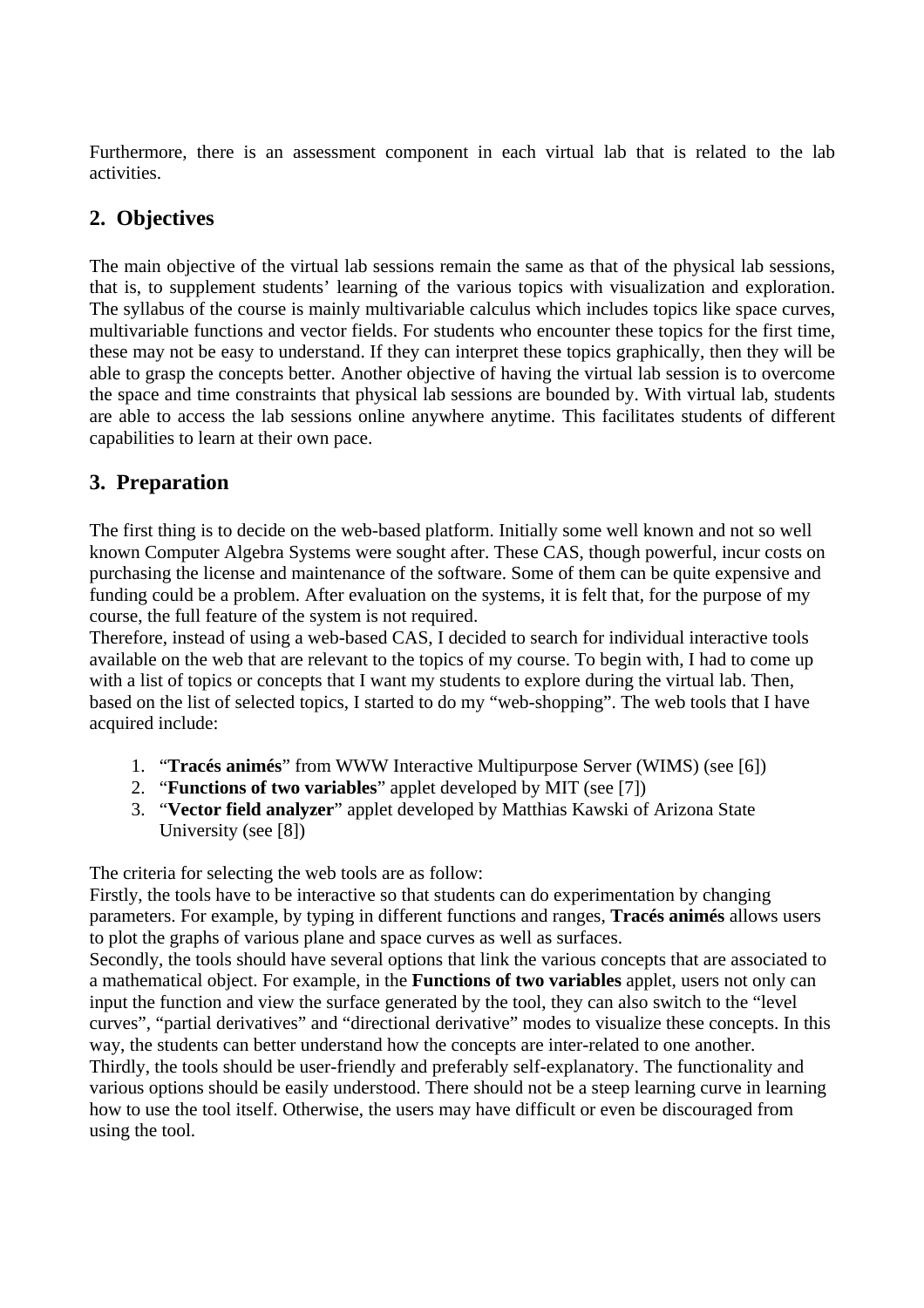Last but not least, it is preferable that the access to the web tool is not restricted to a single web server. This is to minimize the possibility that a certain web tool is not available due to temporary server down or other reasons. For example, **Tracés animés** has plenty of mirror sites. In fact, the owner of WIMS generously allows his software to be freely downloaded.

# **4. Design**

Once the topics and the web tools have been finalized, I carried out the process of designing the virtual lab. The whole idea is to let the students carry out some guided hands-on activities on their own using the web tools to visualize and explore the topics. The format of each lab session consists of six sections:

- a. Topic and Objective
- b. Web Tool
- c. Activities
- d. Quiz
- e. Discussion Forum
- f. Help

#### **Topic and Objective**

The first section gives an overview of that particular lab session. The purpose and expected learning outcome are spelt out. The topics and concepts that the students are going to explore are also being related to their lectures.

#### VIRTUAL LAB 1 (by Feb 5, 2005)

Topic & Objective : Web Tool : Activities : Quiz : Lab Forum : Need Help? : Lab Home

Topic & Objective

This lab session let you visualize the space curves associated to various vector functions in one variable you learned in chapter 1.

Work through activities 1 through 5 using the web tool below to study how changing the attributes in the vector functions affect the shapes of the space curves.

Complete the lab 1 quiz by Feb 5, 2005. It is advisable that you work through the lab activities before you attempt the quiz.

Refer also to the gallery on spiralling curves and interesting curves to learn more about the effect of vector functions have on space curves.

**Figure 1** Topic and Objective

#### **Web Tool**

The second section introduces the web tool(s) to be used in the lab activities. It consists of the links to access the tools. If available, links to the mirror sites are also included. To facilitate the students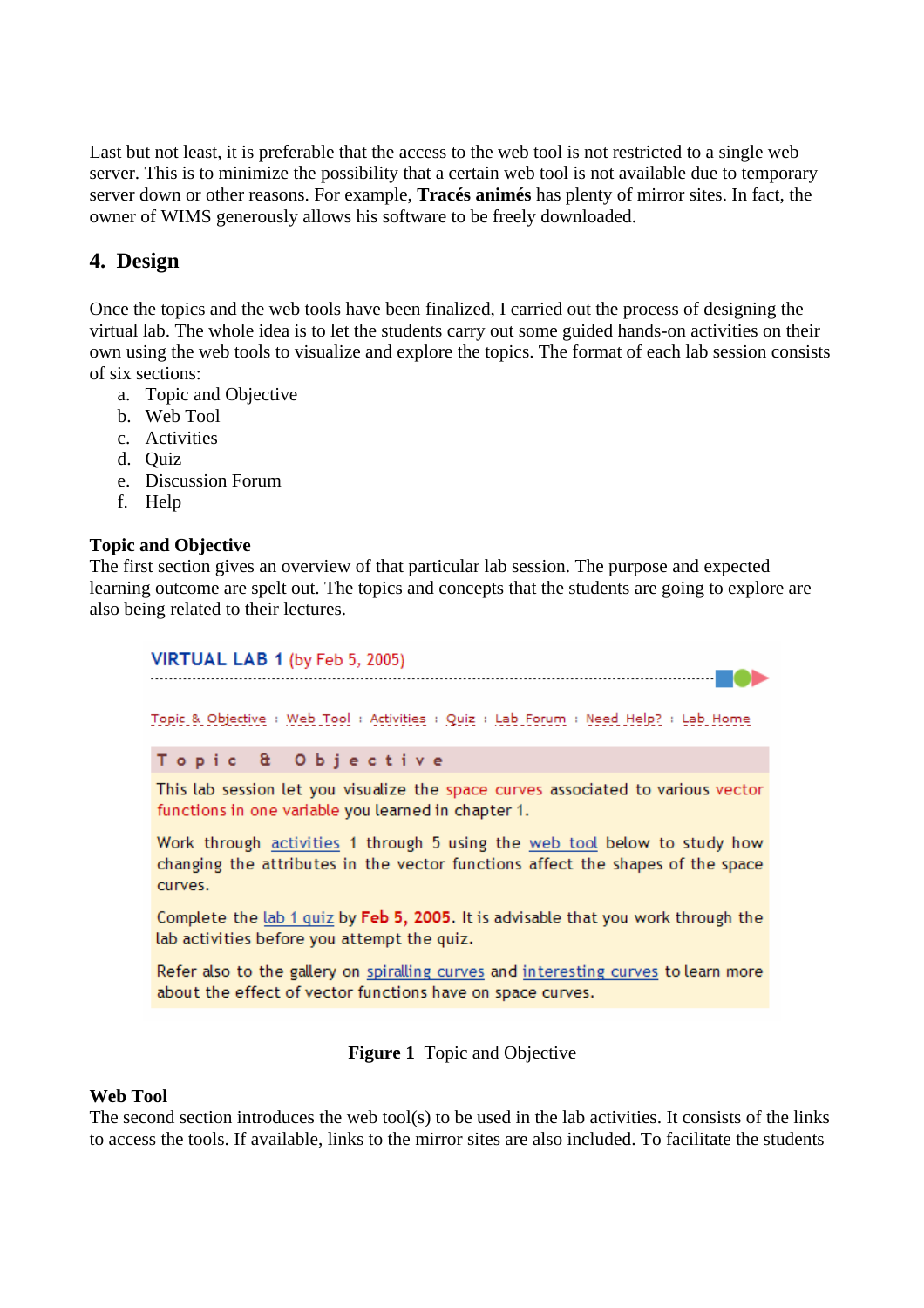in carrying out the lab activities, demonstration of how to use the tools are also being presented here. The presentation is made using Macromedia Breeze.



#### **Figure 2** Web Tool

#### **Activities**

The third section is the main components of the lab session. It consists of a number of activities associated to the topics under studied. Instructions are given clearly in steps for students to carry out the activities. Certain parts required students to apply what they have learned in class in order to get the desired outcome. Some hints and references are provided as and when necessary.

Activities **ACTIVITY 1 (STRAIGHT LINES)** (a) Use Tracés animés to plot the following straight lines (i) and (ii) on the same axes. First use the range  $-0.5 < t < 0.5$ . Then use the range  $-2 < t < 2$ . (View the demonstration if you need help with plotting) (i)  $r(t) = t i + t j + t k$ (ii)  $r(t) = t^3 i + t^3 i + t^3 k$  [Type the 12 for  $t^2$ , the 13 for  $t^3$  etc.] What do you observe? Explain your observation. [You may discuss this in lab 1 forum.] (b) Plot the line that passes through the points (-3,2,-3) and (1,-1, 4). [You need to work out the vector equation of the line first. Refer to section 1.4 of notes.] (c) Plot a line that lies in the xy-plane [Hint: The vector function of any line in the xy-plane always has the k-component equal to 0. Why?]

**Figure 3 (i)** Activities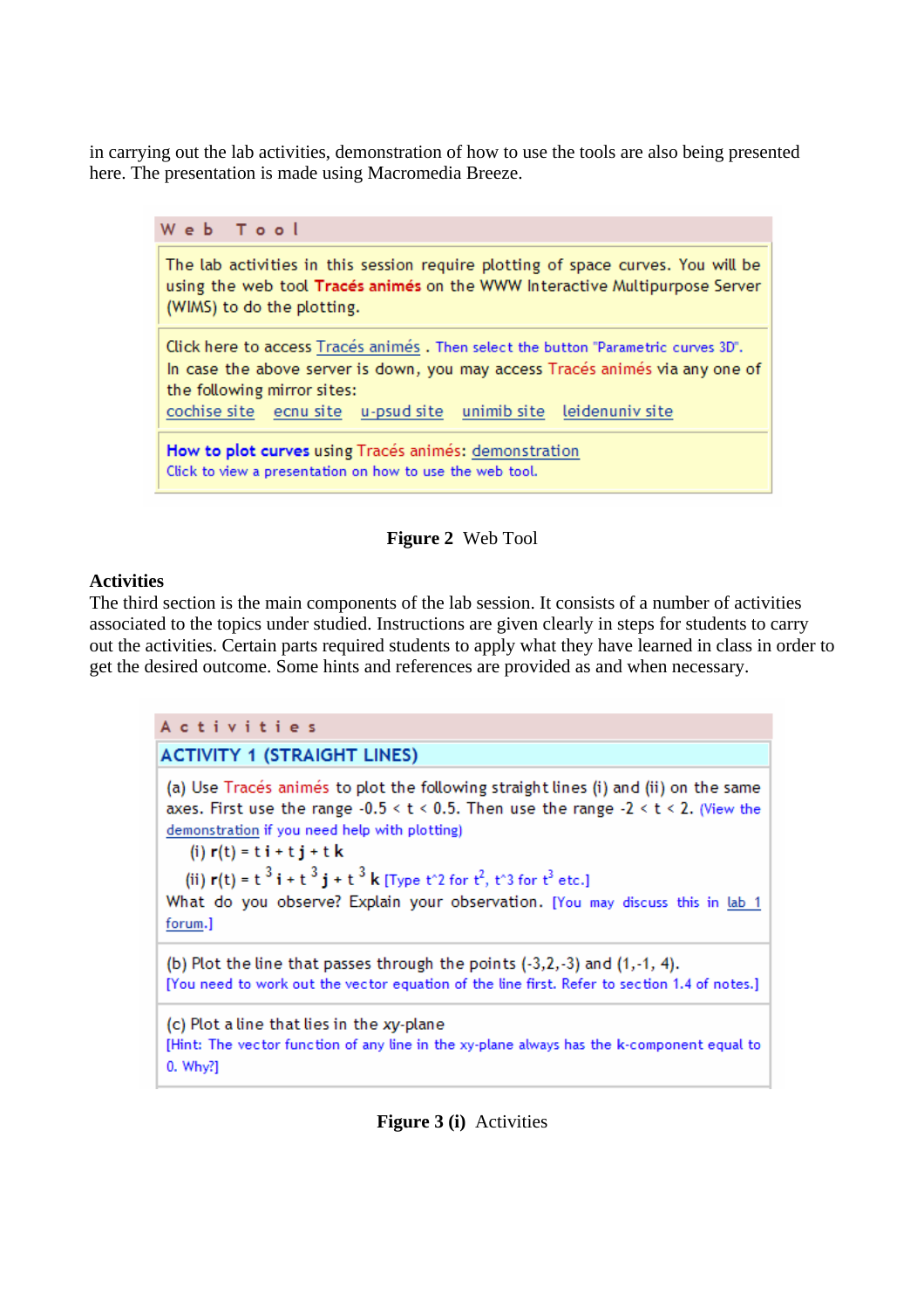### **ACTIVITY 2 (HELICES)**

(a) Plot the standard helix  $r(t) = cos(t) i + sin(t) j + t k$  (use the range  $0 < t < 8\pi$ ) [Type pi for π, 2pi for 2π, etc.]

(b) Plot the helix  $r(t) = a cos(t) i + a sin(t) j + t k$  with the above standard helix on the same axes where  $a = 2, 3, 4$ .

Observe the effect of the vector function on the space curve as the value of a changes.

(c) Now plot the following two helices (i) and (ii) together with the helices in (a) and (b) on the same axes (use different colors to differentiate): (i)  $r(t) = a cos(t) i + sin(t) j + t k$ (ii)  $r(t) = cos(t) i + a sin(t) j + t k$ using one of the values of a in (b).

Observe and compare the shape of the curves. [You may want to set the vertical viewing angle to 90 for clearer view.]

(d) Plot the helix  $r(t) = cos(bt) i + sin(bt) j + t k$  with the standard helix in (a) on the same axes where  $b = 2, 3, 4$ . Observe the effect of the vector function on the space curve as the value of b changes. [You may want to set the vertical image size larger for clearer view.]

#### **Figure 3 (ii)** Activities

#### **Quiz**

The fourth section is the other main component of the lab session. It is an online quiz aiming to access the student learning outcome of the lab activities. The online quiz is developed using the inhouse course management system (IVLE) of NUS. The quiz consists of multiple choice questions. There is a deadline set for each lab quiz.



**Important Note:** 

(1) The online quiz consists of 5 multiple choice questions.

(2) You can only attempt the quiz once.

(3) Do not dick the "submit" button until you have answered all the questions.

(4) You may save your session and continue later.

(5) No time limit for you to try out the session.

Click here to enter online quiz for lab 1.

Deadline: Feb 5, 2005

#### **Figure 4** Quiz

The following is a sample question from the online quiz.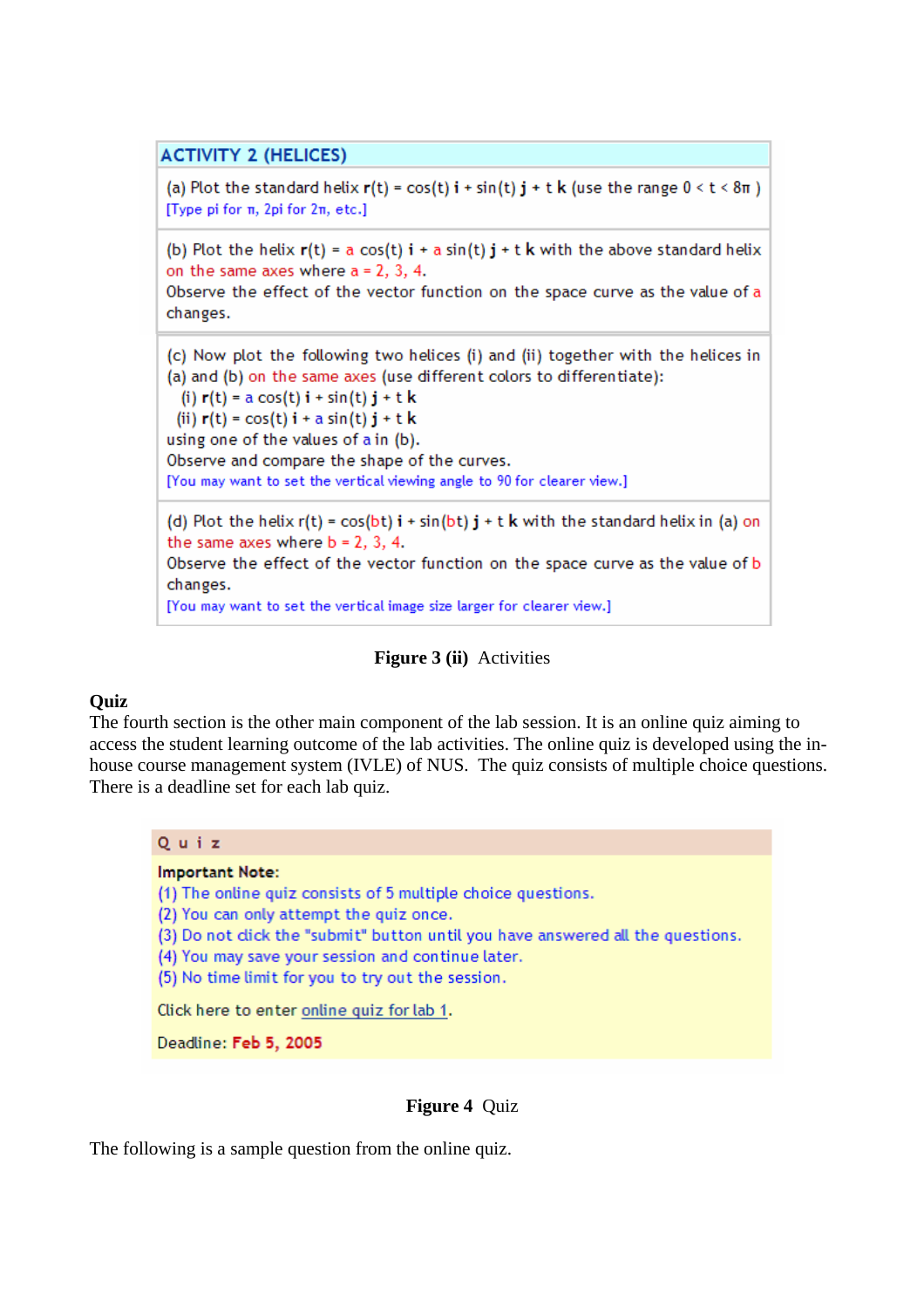| <b>Straight lines</b>                                                                                                                                                |       |  |  |  |  |  |  |
|----------------------------------------------------------------------------------------------------------------------------------------------------------------------|-------|--|--|--|--|--|--|
| Different vector equations may give the same space curves. In this question, you will identify the various vector equations of a same straight line.                 |       |  |  |  |  |  |  |
|                                                                                                                                                                      |       |  |  |  |  |  |  |
| 1) Which of the following vector functions <b>does not</b> give the same straight line as the other three? (assuming no restriction on the range of the parameter t. |       |  |  |  |  |  |  |
| i.e. $-00 < t < 00$                                                                                                                                                  |       |  |  |  |  |  |  |
| <b>a</b> $\bigcirc$ (12+4t <sup>3</sup> ) <b>i</b> - (6+2t <sup>3</sup> ) <b>i</b> + (3+t <sup>3</sup> ) <b>k</b>                                                    |       |  |  |  |  |  |  |
| $\mathbf{b} \bigcap 4\mathbf{t}$ i - 2t j + t k                                                                                                                      |       |  |  |  |  |  |  |
| $C$ 64t <sup>3</sup> i - 8t <sup>3</sup> i + t <sup>3</sup> k                                                                                                        |       |  |  |  |  |  |  |
| $d \bigcap (4 + 8t) i - (2 + 4t) j + (1 + 2t) k$                                                                                                                     |       |  |  |  |  |  |  |
|                                                                                                                                                                      | Max   |  |  |  |  |  |  |
|                                                                                                                                                                      | Marks |  |  |  |  |  |  |
|                                                                                                                                                                      |       |  |  |  |  |  |  |
| Questions : $\leq$                                                                                                                                                   |       |  |  |  |  |  |  |

**Figure 5** Quiz Question

#### **Discussion Forum**

In the regular lab sessions, students are able to do face to face discussion with each other and with the lab assistant. In order to facilitate discussion in virtual lab, an online discussion forum is created using IVLE for each lab session. Students are free to post anything related to that particular lab session except the answers to the online quiz.

 $L$  a  $b$ Forum Click here to enter discussion forum for lab 1.

**Figure 6** Discussion Forum

#### **Help**

In the absence of physical lab assistant in the virtual lab, some form of support need to be made available online to the students. An email account has been set up for students to submit their queries when they need help. A lab assistant is also assigned to manage the account.

Need Help? If you encounter any problem regarding this lab session, you may send an email to 1506lab@nus.edu.sg. Alternatively, you may also post your questions on the Lab forum above.

**Figure 7** Help

# **5. Implementation**

There are all together 4 virtual lab sessions throughout the course. Students are given about 2 to 3 weeks to go through the lab activities and online quiz for each session. The lab activities are meant to be self-exploratory with some guided instructions. They will not be assessed. However, it will prepare the students better in attempting the online quiz. The quiz serves as an assessment as well as a mean to track students' progress. The questions in the quiz are randomized. This makes it very difficult for students to copy answers. They have to submit the quiz before the deadline. The quiz will then be auto-graded by the course management system.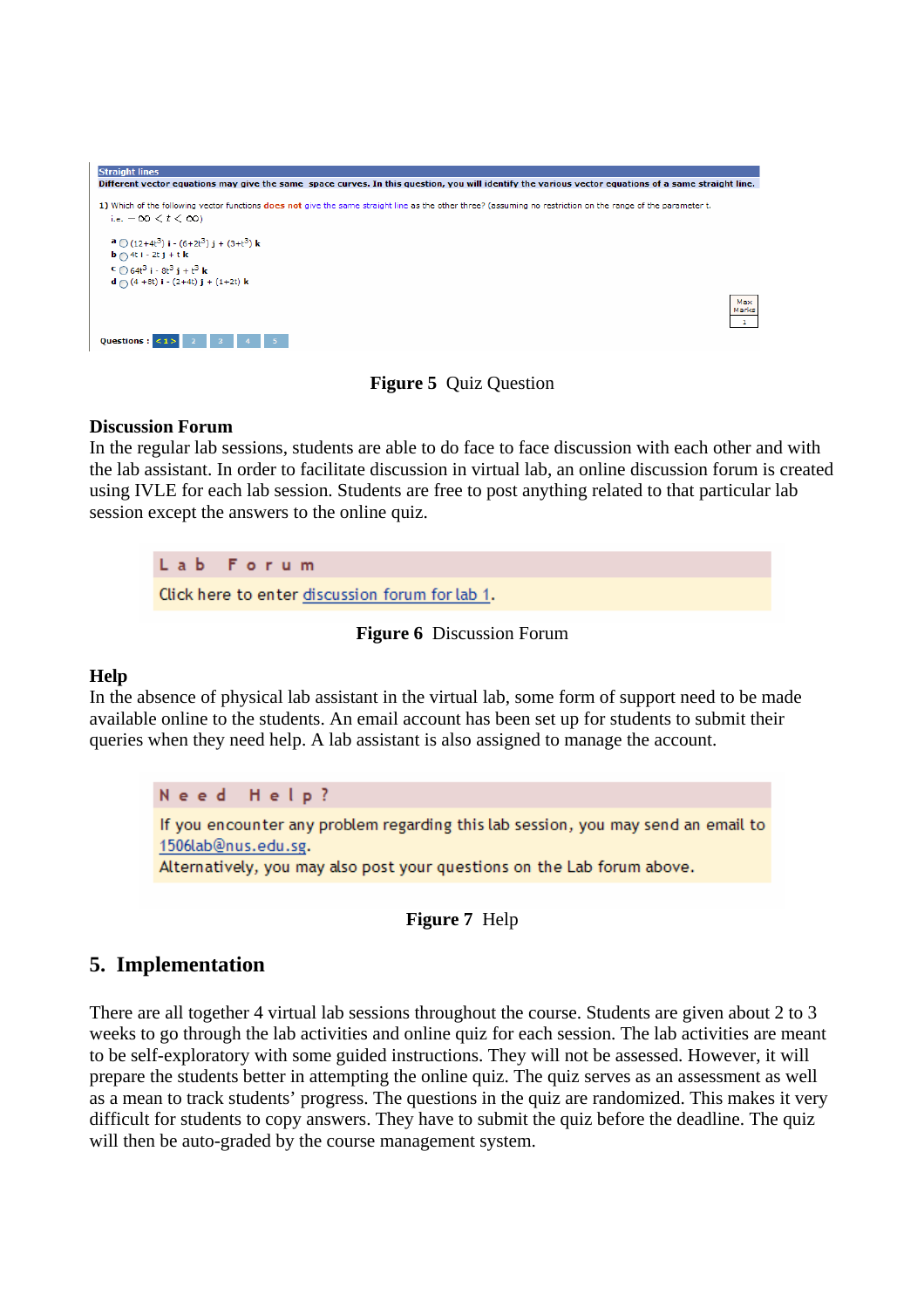# **6. Response and Feedback**

Survey has been conducted to collect students' feedback on the new format of lab sessions. The general feedback are very positive.

The following are the response to the questionnaire from over 400 students.

| The following are the response to the questionnane from over 400 students. |              |            |                |                |                |
|----------------------------------------------------------------------------|--------------|------------|----------------|----------------|----------------|
| Question                                                                   | $\mathbf{A}$ | B          | $\mathcal{C}$  | D              | E              |
| 1. Do you find the virtual lab session                                     | Strongly     | Agree      | Neutral        | Disagree       | Strongl        |
| help in understanding concept                                              | agree        |            |                |                | y              |
| better?                                                                    |              |            |                |                | disagree       |
|                                                                            | 42           | 241        | 121            | 36             | 11             |
| 2. Do you find the virtual lab                                             | Very         | Quite      | Neutral        | Not that       | <b>Boring</b>  |
| interesting?                                                               | interestin   | interestin |                | interestin     |                |
|                                                                            | g            | g          |                | g              |                |
|                                                                            | 59           | 244        | 91             | 38             | 16             |
| 3. Do you find the web tool useful?                                        | Very         | Quite      | Not very       | <b>Useless</b> | Other          |
|                                                                            | useful       | useful     | useful         |                |                |
|                                                                            | 126          | 252        | 51             | 10             | $\overline{7}$ |
| 4. Do you need to view the                                                 | Whole        | Partly     | No             | Other          |                |
| demonstration in order to use the                                          | 120          | 218        | 98             | $\overline{4}$ | $\overline{a}$ |
| web tool?                                                                  |              |            |                |                |                |
| 5. Do you need to use the web tool in                                      | Yes, all     | Yes,       | N <sub>o</sub> |                |                |
| answering the quiz problems?                                               |              | some       |                |                |                |
|                                                                            | 184          | 219        | 33             |                |                |
| 6. Do you find the lab quiz difficult?                                     | Very         | Difficult  | OK             | Easy           | Very           |
|                                                                            | difficult    |            |                |                | easy           |
|                                                                            | 24           | 107        | 286            | 21             | $\overline{5}$ |
| 7. Did you work through the lab                                            | Yes, all     | Yes,       | N <sub>o</sub> |                |                |
| activities before taking the quiz?                                         |              | some       |                |                |                |
|                                                                            | 229          | 147        | 63             |                |                |
| 8. Do you find the lab activities help                                     | Strongly     | Agree      | Neutral        | Disagree       | Strongl        |
| in answering the quiz problems?                                            | agree        |            |                |                | y              |
|                                                                            |              |            |                |                | disagree       |
|                                                                            | 84           | 209        | 112            | 23             | 6              |
| 9. Do you prefer online lab sessions                                       | Online       | Regular    | No             | Neither        |                |
| or regular lab sessions (computer                                          |              |            | preferenc      |                |                |
| $lab$ ?                                                                    |              |            | e              |                |                |
|                                                                            | 349          | 26         | 41             | 31             |                |
|                                                                            |              |            |                |                |                |

The following are some feedback from the students:

- I will prefer online lab sessions as it saves the hassle of us to be physically present during regular lab sessions.
- With online lab sessions, students can do them at their own leisure instead of a fixed time. They can explore as much as they want to without any time limit as opposed to regular sessions. But it may be good to have a lab session in school which is not compulsory, but for students with any queries to get help.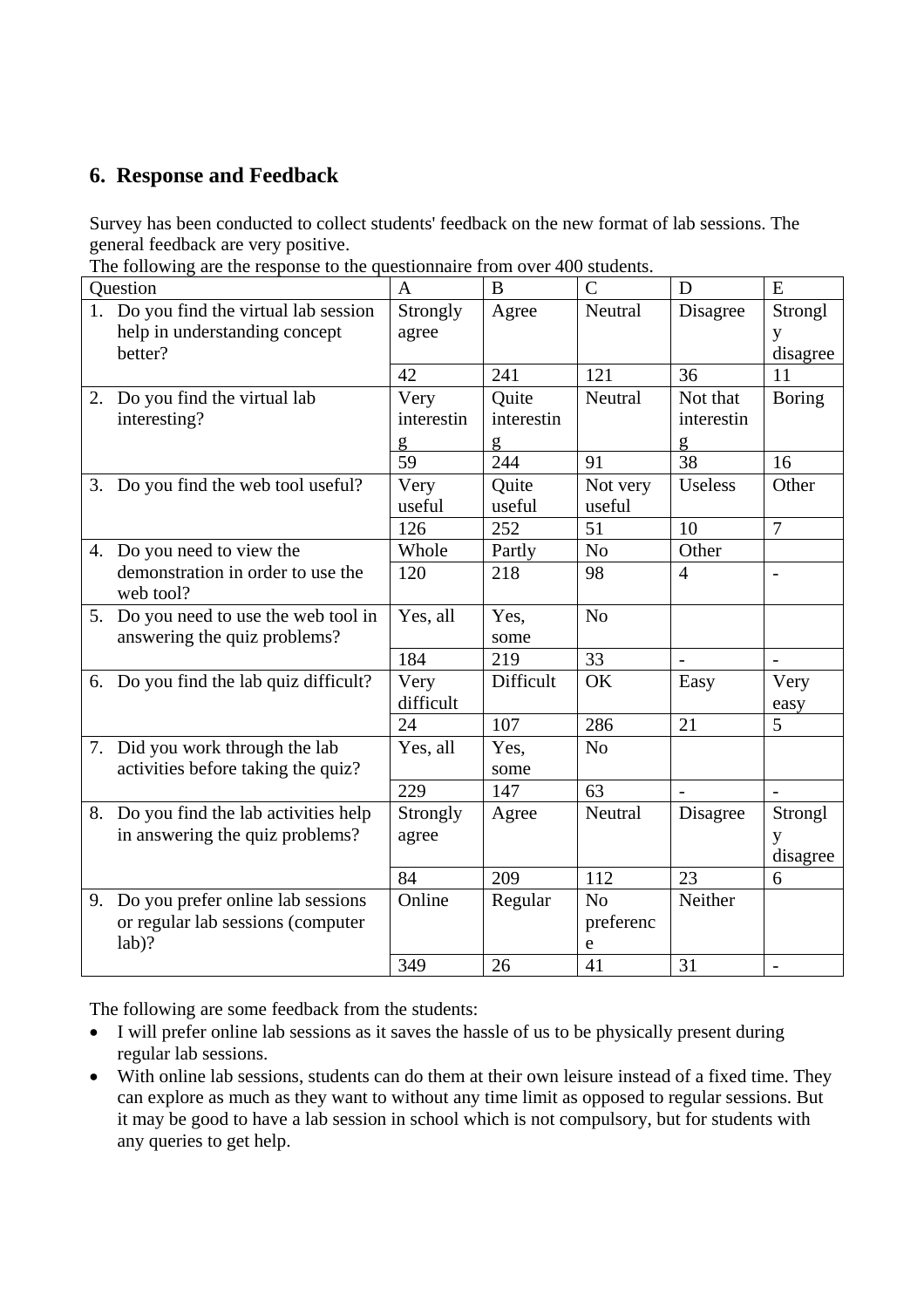- The virtual lab tools are very self explanatory and handy, no necessity to attend the actual laboratory session unless we have difficulties in understanding the concepts.
- There is no pressure on the students, thus increasing learning value tremendously. Students can do the lab as and when it suits their timetable, thus reducing workload and stress.
- A shorter learning curve can be achieved with the help of TAs.
- Virtual labs give students better visualization of the graphs. I personally find it very useful.
- Online lab session allows different people to do the lab and answer the questions with different rates. Fast doers do not need to wait for the slower ones and vice versa.
- Since we are given a deadline it requires our discipline to finish the lab on time which is what a tertiary education should be.
- Most of us were unsure about the regular lab session last semester and we were mostly just following the instruction on the lab manual. The online lab session this semester is clearer and easier to use. Most importantly, it enhances our understanding of the various curves and surfaces.
- It also allows for discussion with friends... Learning is done more effectively.
- Can we restrict our activities to a few tools so that we do not need to learn how to use each one every time we need to do a lab?
- Online sessions are a bit more worrisome because when there are things that we are unsure about there is no one to physically ask and sometimes putting it on forum is difficult.
- The layout of the virtual lab is very clear. It starts with an overview of what the question is about, and I think that is very good to get us on the right direction.
- It saves a lot of hassle and the questions are mostly rather stimulating and help to understand the topic better.
- No pressure to complete on time. Fun to use.
- We can get technical support for the web tool instantly.
- Online lab sessions are more flexible and it focuses more on self-learning.
- Web tools are much better and more user friendly.
- It helps me learn more as I can do more activities than we are supposed to do.
- Regular lab sessions allow us to interact with fellow peers. It might also be easier for everyone to discuss together, diagrams can also be drawn to facilitate discussion. (this might be harder to accomplish for virtual lab sessions)

# **7. Concluding Remarks**

We have seen that the Virtual Lab is an integration of a number of technologies. First of all, students access the virtual lab through a webpage, which host all the components of the lab session. In the lab activities, students use various web tools to explore and visualize concepts taught in lectures. Breeze presentations are developed to demonstrate how to use the various Web tools. Discussion forums are also set up for students to discuss among themselves as well as to communicate with both the lecturer and lab assistant. The online lab quizzes are designed using the university course management system to assess students' learning outcome.

Virtual lab allows students to access the lab online anywhere anytime. However, it cannot completely replace regular lab sessions. It would still be beneficial for math students to have some hands-on experience with CAS like Maple or MALTAB at some stage of their education. With CAS, users can write programmes to solve specific problems. In contrast, the computations that can be performed by web tools are rather limited, given the current state of technologies. Hopefully,